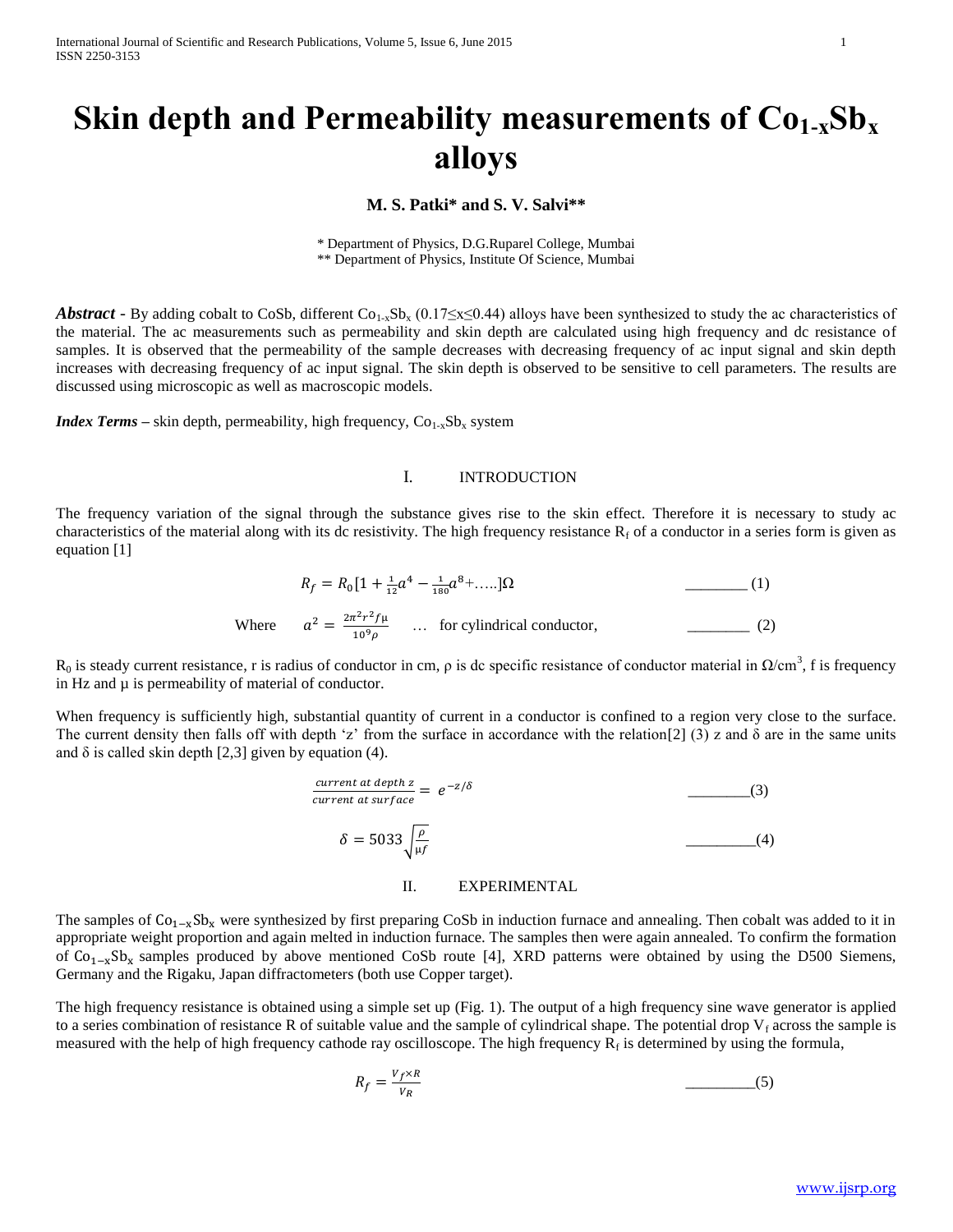Similarly a dc resistance  $R_0$  is obtained from the same set up replacing the signal generator by dc power supply.



**Figure 1: Skin Depth Measurement**

### III. RESULTS

Permeability and skin depth are calculated using equation (1), (2) and (4) [5]. Thus calculated  $\mu$  and  $\delta$  are recorded in a Table 1 and Table 2. The permeability increases nonlinearly with frequency. Assuming the simple relation (6), a graph of  $log(\mu_f - \mu_0)$  Vs log f is plotted in Figure 2 for  $x = 0.17$  which is a straight line with slope m = 1.0006.

$$
\mu_f = Af^m + \mu_0 \tag{6}
$$

**Table 1: Permeability and Skin depth of System Co1-xSbx, x = 0.17, 0.20, 0.25, 0.33**.

| Frequency | $X=0.17$      |             | $X=0.20$      |             | $X=0.25$      |             | $X=0.33$      |             |
|-----------|---------------|-------------|---------------|-------------|---------------|-------------|---------------|-------------|
|           | μ<br>(Q/cmHz) | $\delta$ cm | μ<br>(Q/cmHz) | $\delta$ cm | μ<br>(Q/cmHz) | $\delta$ cm | μ<br>(Q/cmHz) | $\delta$ cm |
| 1MHz      | 847.81        | 0.000038    | 566           | 0.005421    | 192.48        | 0.005254    | 942.86        | 0.003344    |
| 800KHz    | 565.9         | 0.00524     | 406.65        | 0.007151    | 181.23        | 0.006054    | 874.08        | 0.003833    |
| 600KHz    | 441.81        | 0.006849    | 252.22        | 0.01048     | 147.89        | 0.007738    | 633.6         | 0.005266    |
| 400KHz    | 254.37        | 0.01105     | 139.96        | 0.01723     | 76.5          | 0.01317     | 292.09        | 0.0095      |
| 200KHz    | 120.49        | 0.02271     | 73.39         | 0.03366     | 54.43         | 0.02209     | 165.63        | 0.01784     |
| 100KHz    | 85.63         | 0.0381      | 60.91         | 0.05226     | 31.35         | 0.04117     | 57.33         | 0.04288     |
| 80KHz     | 61.08         | 0.05044     | 36.28         | 0.07571     | 21.51         | 0.05557     | 35.85         | 0.06063     |
| 60KHz     | 42.41         | 0.0699      | 48.38         | 0.07571     | 14.64         | 0.07778     | 24.97         | 0.08389     |



**Figure 2:**  $log(\mu_f - \mu_0)$  Vs log f corresponding to  $Co_{1-x}Sb_x$  with  $x=0.17$ 

**Table 2: Permeability and Skin depth of System**  $Co<sub>1-x</sub>Sh<sub>x</sub>$ **,**  $x = 0.36, 0.40, 0.44$ **.** 

| Frequency | $X=0.36$             |             | $X=0.40$             |             | $X=0.44$             |             |
|-----------|----------------------|-------------|----------------------|-------------|----------------------|-------------|
|           | μ<br>$(\Omega/cmHz)$ | $\delta$ cm | μ<br>$(\Omega/cmHz)$ | $\delta$ cm | μ<br>$(\Omega/cmHz)$ | $\delta$ cm |
| 1MHz      | 130.41               | 0.006447    | 257.84               | 0.006708    | 215.77               | 0.005648    |
| 800KHz    | 114.13               | 0.007705    | 216.17               | 0.008191    | 196.8                | 0.006612    |
| 600KHz    | 81.07                | 0.01055     | 173.62               | 0.01055     | 143.5                | 0.008942    |
| 400KHz    | 43.34                | 0.01768     | 91.25                | 0.01783     | 90.4                 | 0.01379     |
| 200KHz    | 25.32                | 0.03271     | 49.8                 | 0.03413     | 52.38                | 0.02563     |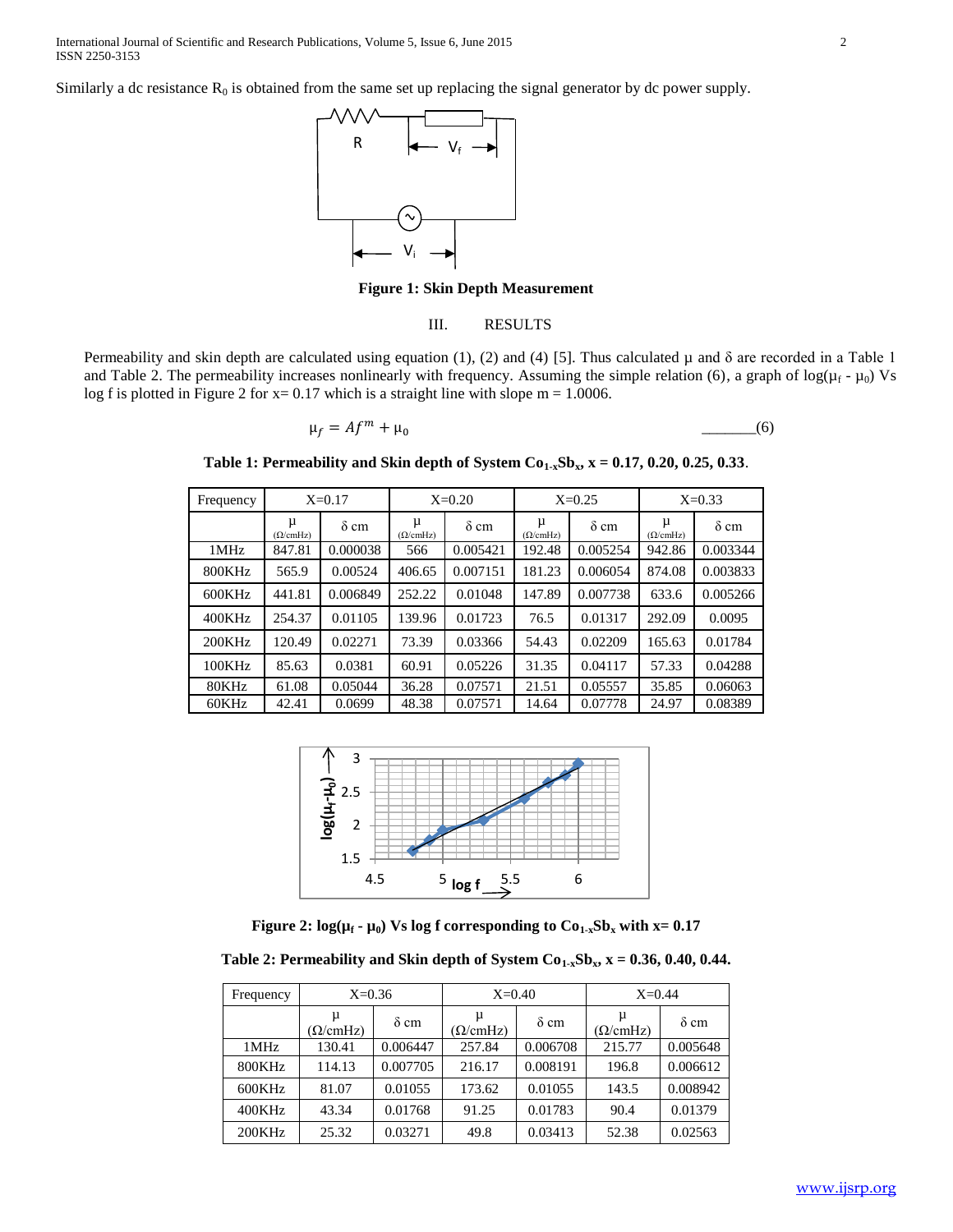| 00KHz |      | 0.06988 | 22.16 | 0.07236 | 23.33 | 0.05213 |
|-------|------|---------|-------|---------|-------|---------|
| 80KHz | 6.86 | 0.09938 | 13.03 | 0.1055  | 17.34 | 0.07045 |
| 60KHz | 9.15 | 0.09936 | 17.38 | 0.1055  | !1.61 | 0.09941 |

The slopes m corresponding to the remaining  $Co_{1-x}Sb_x$  samples are shown in Table (3). These values vary in narrow range and average slope is 1.04. Hence frequency dependence of permeability in  $Co<sub>1-x</sub>Sb<sub>x</sub>$  samples is given by

$$
\mu_f = Af^{1.04} + \mu_0 \tag{7}
$$

It is interesting to compare variation in the permeability and in the skin depth at a single frequency with antimony concentration x (Fig.3, 4) and the corresponding dc resistivity [6] (Table 3).



**Figure 3: Permeability Vs Antimony concentration X Figure 4: Skin depth Vs Antimony concentration X**

|      | dc Resistivity at        |          | μ              |             |          |
|------|--------------------------|----------|----------------|-------------|----------|
|      | Room                     |          | $\Omega$ /cmHz | $\delta$ cm | Particle |
|      | Temperature              |          | at $60$        | at $60$     | size     |
| X    | $10^{-3}$ x $\Omega$ .cm | Slope m  | <b>KHz</b>     | <b>KHz</b>  | A.U.     |
| 0.25 | 0.21                     | 0.895857 | 15             | 0.078       | 5.2      |
| 0.36 | 0.21                     | 1.055316 | 9              | 0.099       | 2        |
| 0.44 | 0.27                     | 1.034111 | 12             | 0.099       | 4.4      |
| 0.33 | 0.42                     | 1.318514 | 25             | 0.084       | 1.5      |
| 0.4  | 0.46                     | 1.072317 | 17             | 0.106       | 4.7      |
| 0.17 | 0.49                     | 1.000683 | 42             | 0.07        | 1.3      |
| 0.2  | 0.66                     | 0.904702 | 48             | 0.076       | 6.1      |

**Table 3: Permeability, skin depth and dc resistivity of**  $Co_{1-x}Sb_x$ 

## IV. DISCUSSION

As the composition changes the permeability of these materials may depend upon following factors. 1) The magnetic nature of impurity, 2) distribution and size of clusters of interstitial impurity, 3) defects, 4)density of states of d electrons near Fermi energy.

In these materials excess cobalt acts as the interstitial impurity. Cobalt occupying interstitial as well as lattice sites is magnetic and density of states of d electrons is high and sharply varying near Fermi energy. Hence it may exhibit ferromagnetic behaviour. The systematic change in magnetic moment[4] corresponding to the sample is due to cobalt occupying lattice sites. Hence the unsystematic changes in permeability with composition may be due to formation of ferromagnetic clusters[7] of magnetic and interstitial cobalt, the size and distribution of which is likely to be sensitive to the method of synthesis. It is interesting to note that similar trend is observed in room temperature dc resistivity where the increase in the internal magnetic fields may fluctuate with the size and distribution of ferromagnetic clusters.